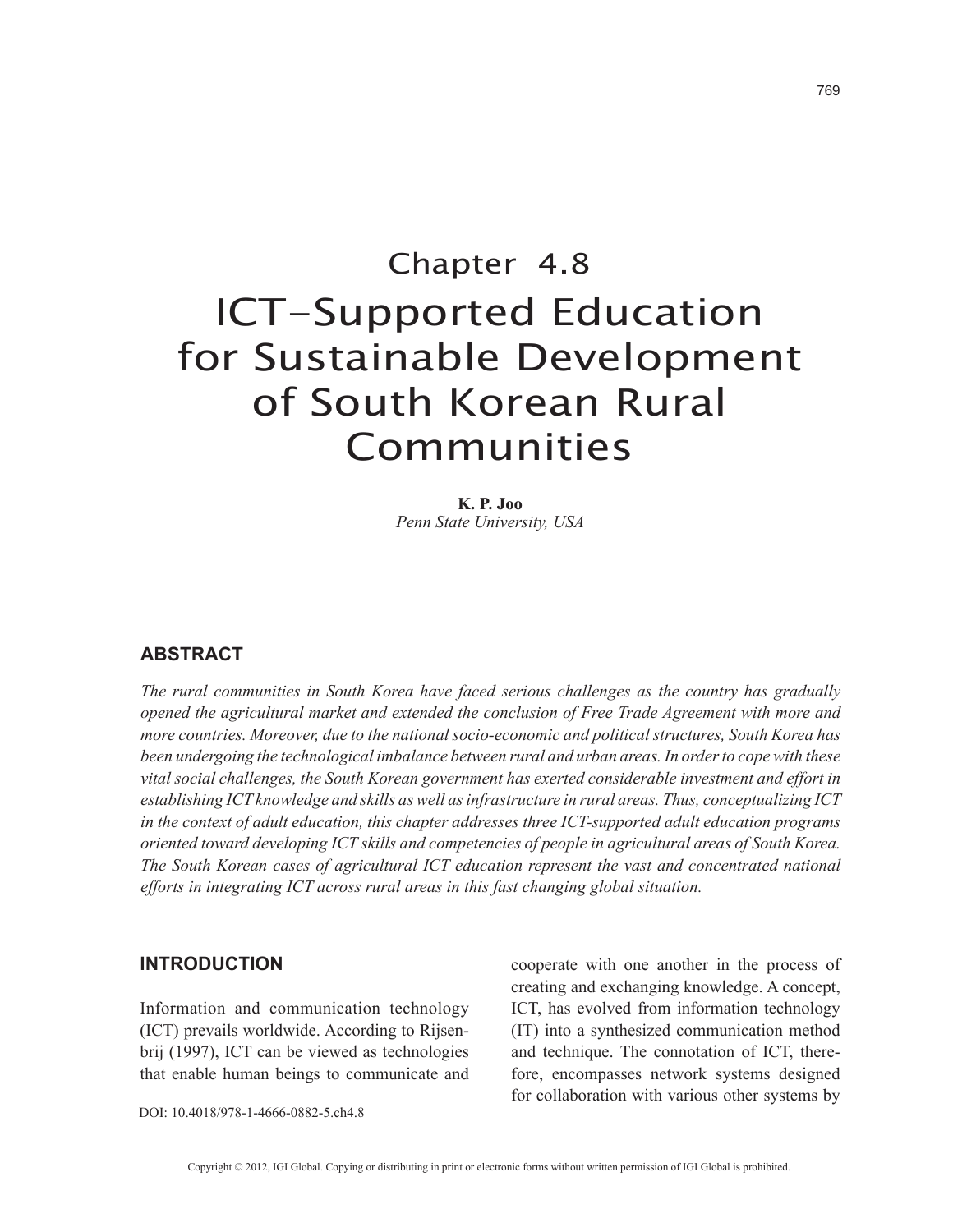producing and sharing information (Herselman & Britton, 2002).

The United Nations Development Program (UNDP) built a research model that illustrates the relationship between technology and economic development in 2001. This model demonstrates that ICT plays a critical role in enhancing the capabilities of citizens in a country. Likewise, ICT has been acknowledged as a major factor in accelerating economic development (Grimes, 1992). Increased technological abilities conversely undergird the development of technological infrastructure in the society or community. In other words, technological development of a nation and skill development of the citizens contribute to each other, demonstrating a structural 'virtuous circle' (as opposed to vicious circle). However, not every part of the globe enjoys the recent technological heyday and its positive influences.

The asymmetric ICT development is observed both at the international and intra-national levels. The polarizing divide between urban and rural people, and the rich and poor, in many nations remains quite remarkable (Bridges, 2001; United Nations, 2000; World Bank, 1999). As some underdeveloped countries are undergoing worsening relative poverty, technologically undistributed areas, especially some rural communities, experience growing technological disparities in development and service. In particular, this intra-national imbalance in the realm of technology is salient in some developing countries where urbanization has accelerated in the last several decades.

In this regard, the case of South Korea adequately represents the socio-technological imbalance because its economic and structural contexts cause this societal problem to become more serious. South Korea is one of the developing countries that have experienced relatively fastest economic development in the last century. According to Statistics Korea, the gross national product (GNP) per capita of the country right after the Korean War in 1950 was merely \$67. In contrast, the Bank of Korea (2008) reported that Gross National Income per capita in 2007 is \$20,045.

However, this striking economic growth has also generated persistent side effects within the nation. Several major sociopolitical problems of the country can be posited as an increasingly aging population, economic inequality, severe political polarization, and developmental discrepancies among regions. As noted above, ICT advancement is considered a significant driving force for economic development in this information age, but at the same time, it has widened developmental gaps between urban and rural areas (Ministry for Food, Agriculture, Forest, and Fisheries, 2008). Particularly, the rural communities in South Korea face serious challenges as the country has gradually opened the agricultural market and extended the conclusion of Free Trade Agreement with more and more countries.

In order to cope with these vital social challenges, South Korea has put several affronting schemes such as 'The Five-year Master Plan for Rural ICT Promotion' in 2001 and 'The Countermeasure to Deal with Agricultural/ Rural Problems' in 2003. The focus of 'The Five-year Master Plan for Rural ICT Promotion' is on preparing rural people for adjusting new technological environments, including constructing agricultural database, building agricultural information networks, developing software for agricultural management, and reinforcing rural education to narrow the information discrepancy between rural and urban citizens. The government has invested  $\Box$ 253,400,000,000 (about \$220,000,000) for the establishment of this national plan. On the other hand, 'The Countermeasure to Deal with Agricultural/ Rural Problems' emphasizes professionalization of agricultural skills and enhancement of farming productivity. Therefore, these two distinctive national initiatives for rural ICT development are mutually and closely interconnected.

South Korea has witnessed fast-changing agricultural circumstances in the millennium, and thus acknowledged the increasing needs for